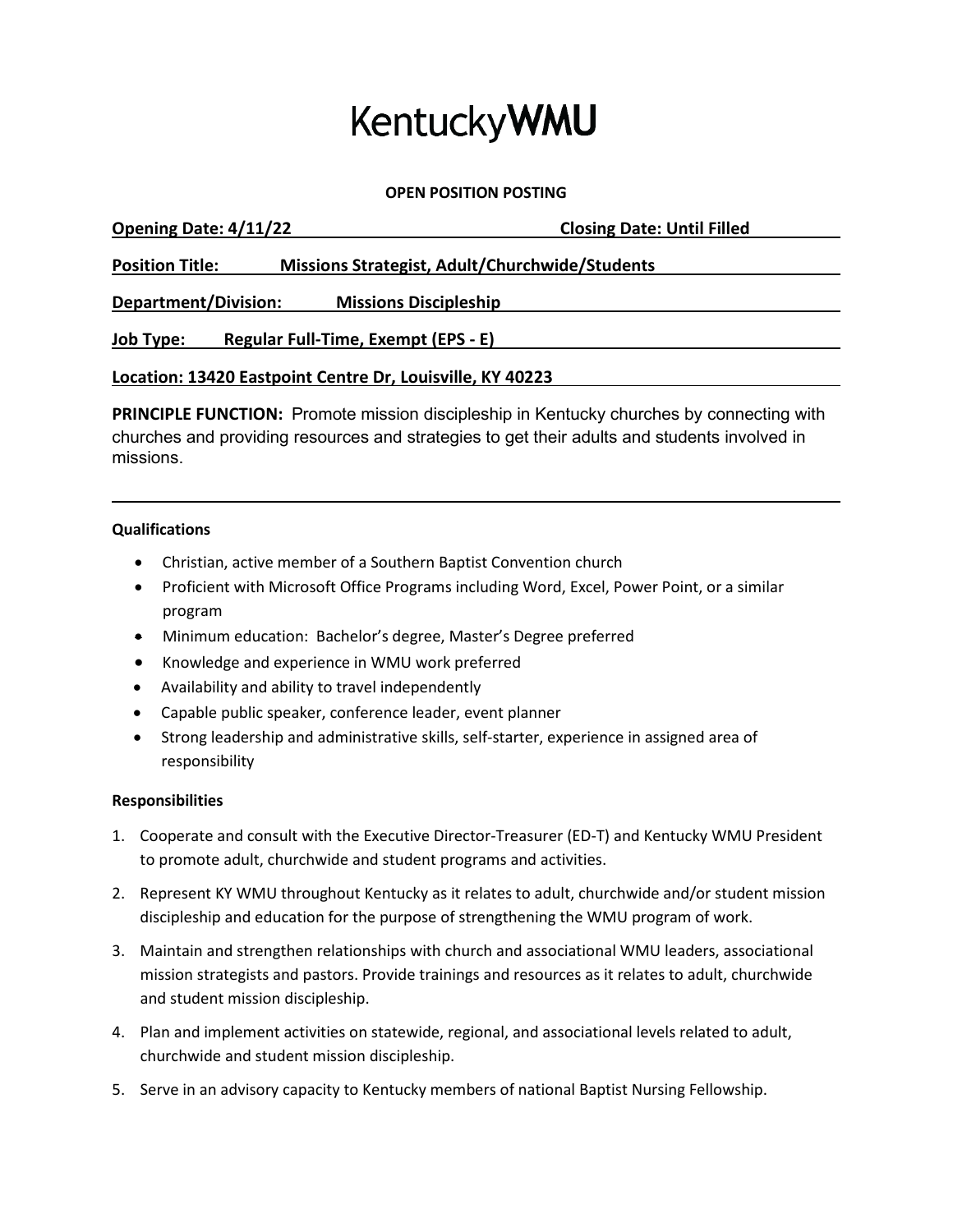- 6. Serve as a resource for language/ethnic KY WMU work. Work with church and associational WMU leaders to develop language/ethnic WMU organizations and mission projects.
- 7. Promote and provide resources for adult, churchwide and student involvement in compassion ministries of WMU. These include, but are not limited to, Project HELP, Christian Women's Job Corps, World Crafts, KY Changers, etc.
- 8. Serve as the training coordinator for statewide WMU training events. Example: SALT
- 9. Represent KY WMU, as requested, at KBC and other organizations and entity's women's events, student events and collegiate events.
- 10. Work in collaboration with the KY WMU Communication Specialist to prepare needed leadership materials, promotional materials, etc. for planned activities and events.
- 11. Visit churches and associations to encourage WMU growth and strengthen the promotion of all phases of WMU work throughout Kentucky.
- 12. Participate on the Eliza Broadus State Missions/Week of Prayer Committee. Work with ED-T to prepare materials for publication. Write or enlist a writer(s) for assigned materials, as directed by the ED-T.
- 13. Provide a written and/or oral report of adult, churchwide and student activities at the Kentucky WMU Annual Meeting and other meetings, as requested.
- 14. Clear all field engagements with the E-DT.
- 15. Attend all regular meetings of the Kentucky WMU Executive Board and Executive Committee. Serve as *ex officio* resource person on all committees dealing with respective areas of work and serve as liaison to committees as appointed by the president. Work with committee chairpersons, the Kentucky WMU President, and the ED-T in preparing the agendas for these committees. Implement the recommendations of the committees.
- 16. Cooperate with the professional leadership of Woman's Missionary Union, SBC.
- 17. Be familiar with and promote the ministries of WMU as related to age-level responsibilities.
- 18. Assist the Kentucky WMU President and ED-T in preparation for the Kentucky WMU Annual Meeting and other events.
- 19. Prepare a calendar of assignments monthly to be left with the ED-T, Financial Coordinator, Administrative Assistant/Office Manager, Receptionist and the Kentucky WMU President.
- 20. Finance/Budget related Requirements:
	- Prepare budget requests for assigned areas of work.
	- Turn in check/reimbursement requests related to funding activities within five working days following the event.
	- Complete staff travel form monthly and turn in by established deadline.

### **General Responsibilities**

1. Demonstrate a working knowledge of all office equipment.